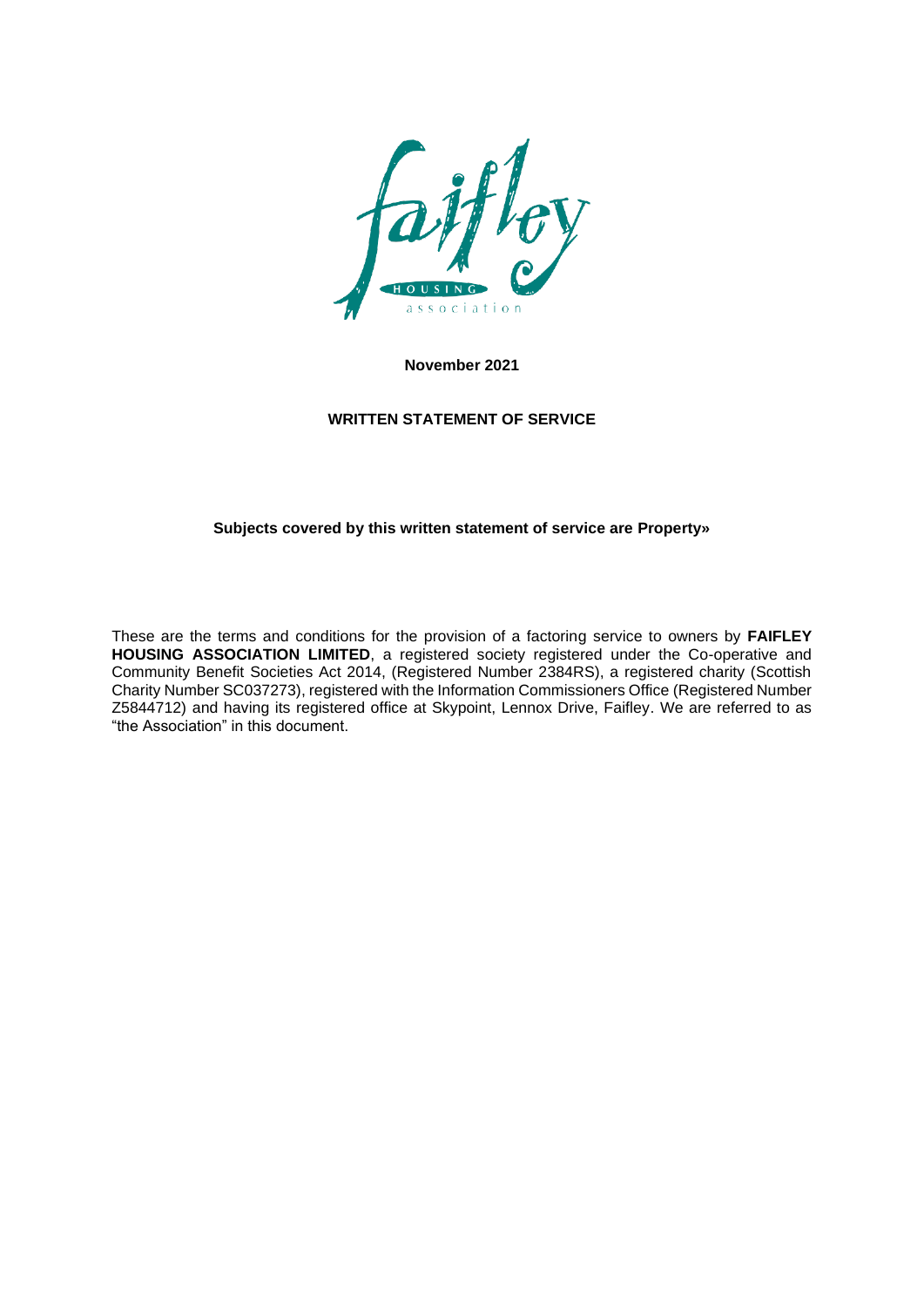- **1. INTRODUCTION**
- **2. AUTHORITY TO ACT AS FACTOR**
- **3. SERVICES PROVIDED**
- **4. COMMUNICATION AND CONSULTATION**
- **5. FINANCIAL OBLIGATIONS**
- **6. CARRYING OUT REPAIRS AND MAINTENANCE**
- **7. COMPLAINTS RESOLUTION**
- **8. MANAGEMENT POLICIES**
- **9. DECLARATION OF INTEREST**
- **10. COMPLIANCE**
- **11. HOW TO END THE FACTORING ARRANGEMENT**
- **12. HOW TO CONTACT THE ASSOCIATION**

**SCHEDULE 1 – SERVICES TO BE PROVIDED BY THE ASSOCIATION SCHEDULE 2 – APPOINTMENT, DELEGATED AUTHORITY and ALLOCATION OF COSTS OF COMMON REPAIRS SCHEDULE 3 – INSURANCE DETAILS**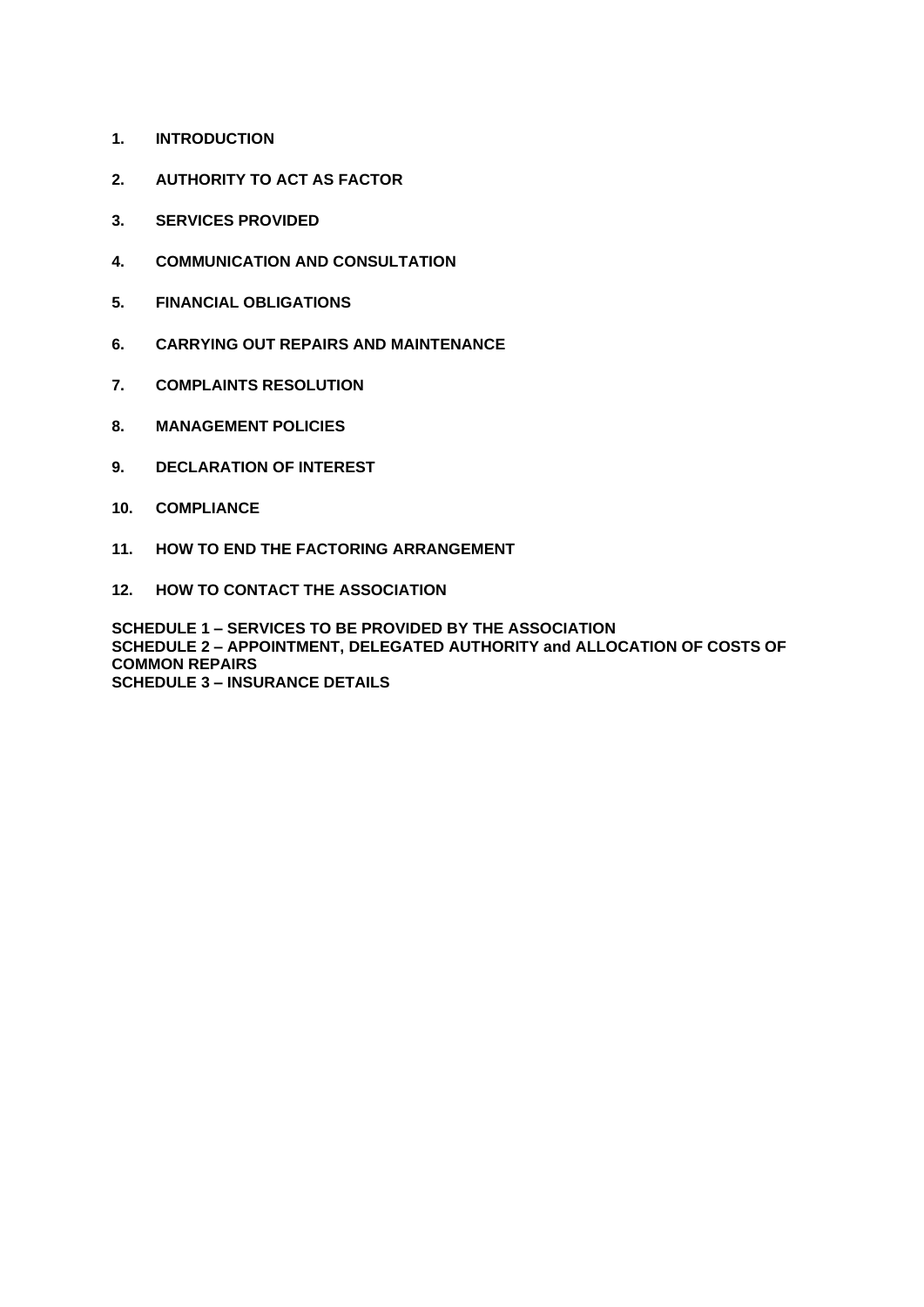## **1. INTRODUCTION**

- 1.1. This Written Statement of Services describes the service levels and arrangements between Faifley Housing Association Ltd (herein after referred to as "the Association") and the owners to whom we provide factoring services. This statement is produced in accordance with the requirements of the Property Factors (Scotland) Act 2011 and the Property Factors Code of Conduct.
- 1.2. Faifley Housing Association Ltd is registered in the Property Factor Register under the Property Factors (Scotland) Act 2011, Registered No. SP02384R and is a Registered Scottish Charity No. SC037273. As a registered property factor the Association is legally required to ensure compliance with the Code of Conduct provided for in the Act, a copy of which can be found on the Scottish Government's website. The Association confirms it will take all reasonable steps to ensure our property factor registered number in included in any document sent to homeowners relating to our duties as factor
- 1.3. The Association provides a property factoring service to owners under the terms and conditions of their property titles, other formal documentation with legal effect, and relevant legislation including the Title Conditions (Scotland) Act 2003, the Tenements (Scotland) Act 2004 and the Property Factors (Scotland) Act 2011
- 1.4. This document has been produced to complement your title deeds and not replace them
- 1.5. The Property Factors (Scotland) Act 2011 defines "Property Factor" as:

"a local authority or housing association which manages the common parts of land used to any extent for residential purposes and owned -

- (i) by two or more other persons, or
- (ii) by the local authority or housing association and one or more other person"

The Property Factors (Scotland) Act 2011 defines "Homeowner" as

"an owner of land used to any extent for residential purposes the common parts of which are managed by a property factor"

1.6. The purpose of this document is to detail the role of the Association as Property Manager on behalf of all of our factored customers. This document constitutes a Written Statement of Services setting out the arrangements in place for the provision and receipt of Factoring Services from the Association.

# **2. AUTHORITY TO ACT AS FACTOR**

- 2.1. The Association is the Property Factor acting for and on behalf of all owners of the block of flats and/or land of which your property forms part.
- 2.2. The basis on which the Association was appointed to act as Property Factor is either:
	- (a) in accordance with the provisions of the title deeds relating to your property;
	- (b) in accordance with the Tenements (Scotland) Act 2004;
	- (c) the Association has entered into individual factoring agreements with the owners to whom they provide factoring services; or
	- (d) the Association has historically provided a factoring service and has continued to carry out this role on a day to day basis of custom and practice.
- 2.3. The details of our appointment to your block are set out in Schedule 2, part 1, annexed.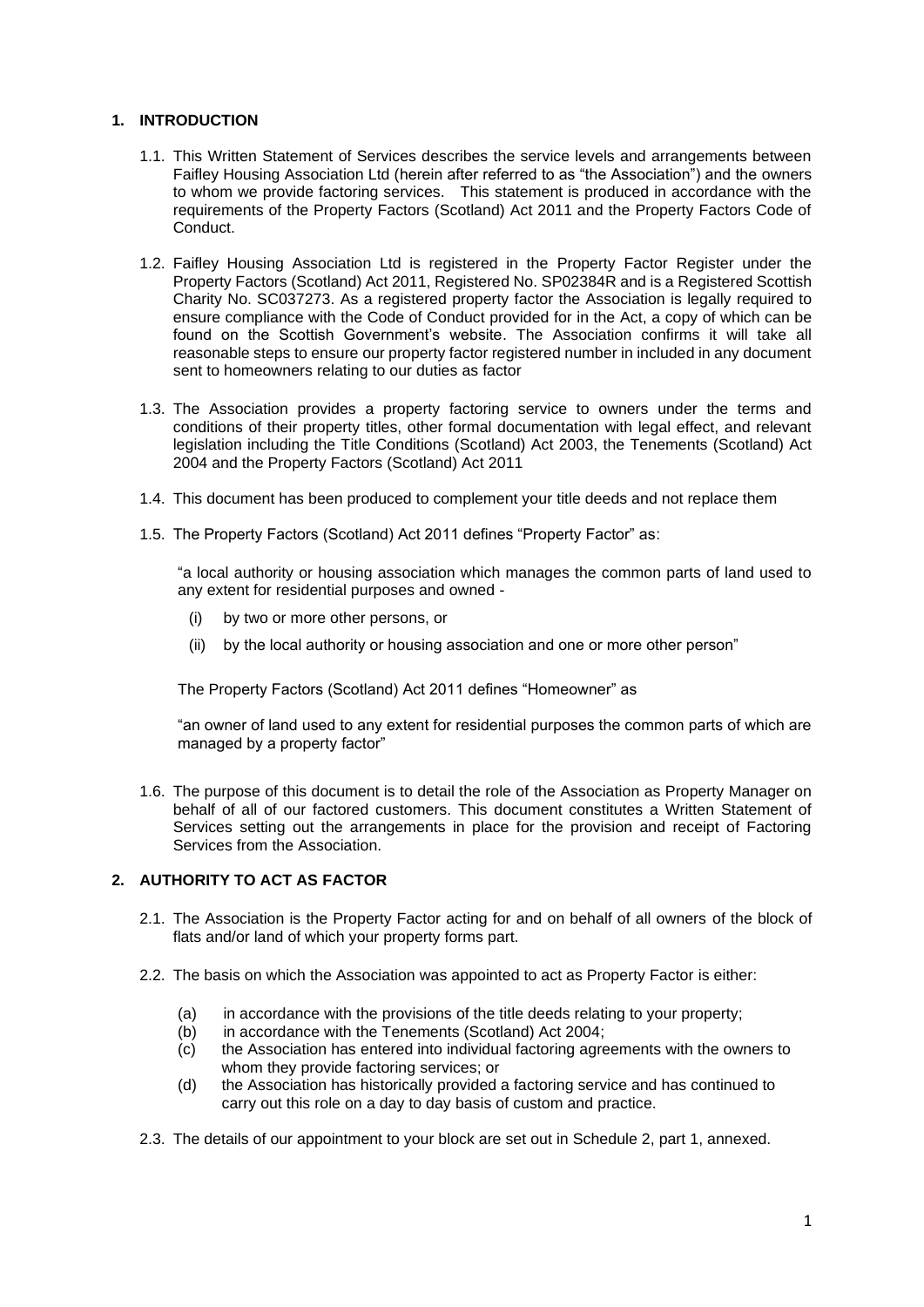## **3. SERVICES PROVIDED**

#### 3.1. **Core Services**

The Association will provide the core services set out in Schedule 1, part 1, annexed. The Association will have no liability for any failure to instruct repairs on its own initiative following a routine visit to the property, the block of flats or common land of which it forms part.

#### 3.2. **Delegated Authority**

The Association has the delegated authority of the owners within the block or common land to instruct and carry out repairs, renewal and maintenance to the common parts of the block or common land being factored, provided that the anticipated cost to each owner of any one item at the time when it is instructed will not exceed the sum stated in your title deeds (or such other sum as may be agreed with a majority of owners of the block or common land to which the works relate). This threshold is noted in Schedule 2 Part 2 of this Written Statement If the anticipated cost of any such item exceeds the sum stated in your title deeds it shall be instructed and carried out only when the work has been approved in accordance with the provisions of your title deeds.

Emergency repairs may be instructed by the Association if the Association considers the expense to be justifiable on grounds of health or safety and in these circumstances the Association shall recover the costs of that work from the homeowners in accordance with Schedule 2 of this Statement. The Association will write to all affected owners thereafter, detailing remedial actions and costs. The decision to escalate the repair as an emergency will be made by the Association based on conditions and hazard present

#### 3.3. **Additional Services**

The Association may provide services outwith the core services set out in Schedule 1, (including major repair works and improvement) if it is authorised by the relevant owners within the block or common land to do so in accordance with the provisions of your title deeds. The cost of such works will be confirmed to all of the owners within the block or common land prior to the work being carried out and the costs of carrying out the work shall be apportioned in accordance with Schedule 2 of this Agreement.

### 3.4. **What the Common parts in Your Block/Development?**

The title deeds for your property confirm the area for which you are jointly responsible. All registered title deeds, including title plans, are lodged with the Registers of Scotland and you can contact them directly to obtain a copy, on payment of a fee, using the following details:

Registers of Scotland

Phone : 0800 169 9391

Email [customersevices@ros.gov.uk](mailto:customersevices@ros.gov.uk)

Online [www.ros.gov.uk](http://www.ros.gov.uk/)

#### 3.5. **Contractors**

The Association will only use approved and authorised contractors for any repair work and will always endeavour to obtain the best value for its customers. Comparative quotations will be arranged, where appropriate, and the Association operates an approved contractor process to ensure contractors are adequately insured to work on your behalf.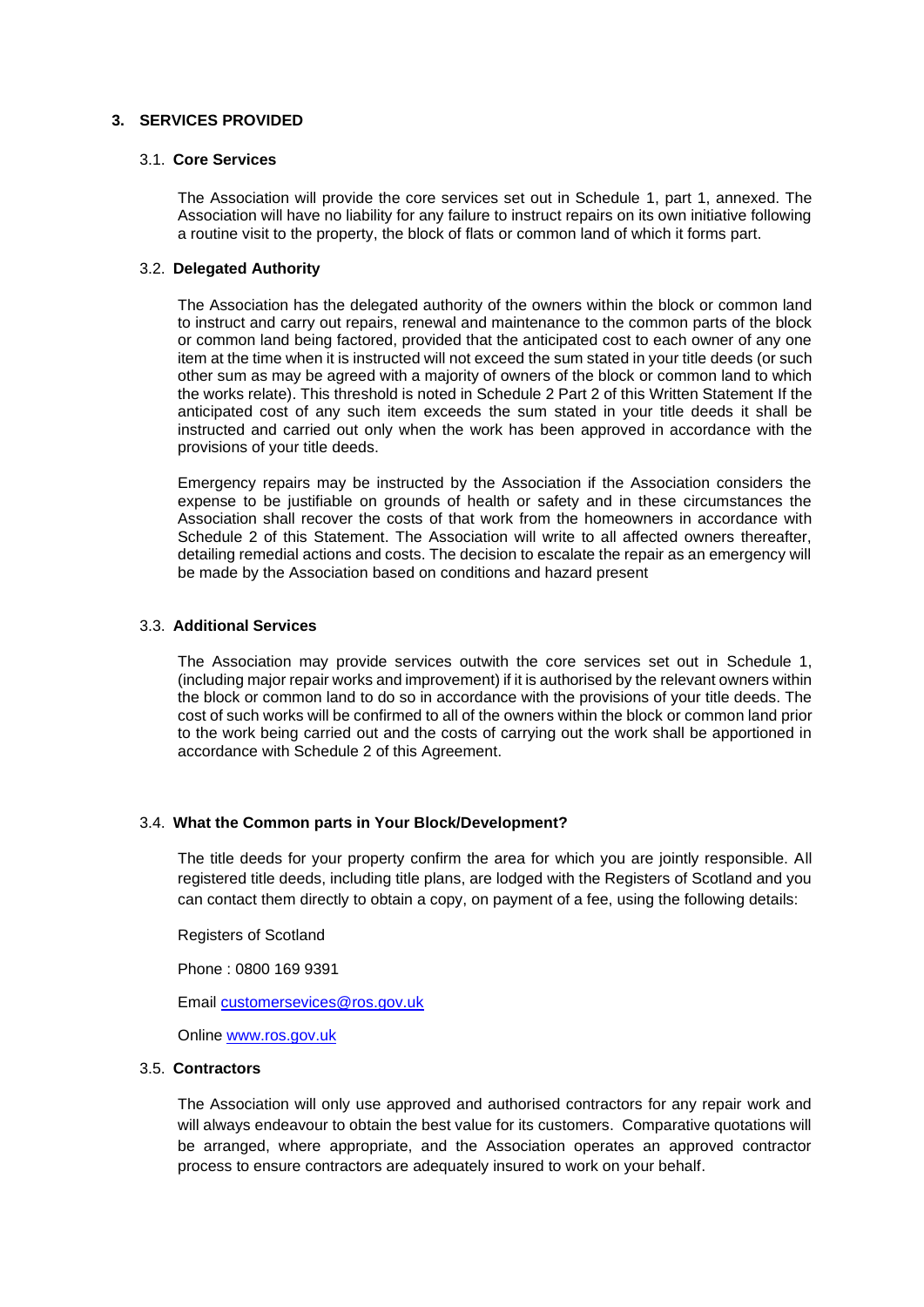## **4. COMMUNICATION AND CONSULTATION**

- 4.1. The Association is committed to continually improving the service it offers to owners. To this end, the Association are happy to meet with owners, individually or collectively, to discuss issues of concern or to consult with you over new proposals. The Association recognises that communication and consultation is essential in providing the highest possible quality of services to owners.
- 4.2. The Association will communicate and consult with our owners in a number of ways including:
	- Website:
	- Newsletters;
	- Telephone, email, letters, face to face in our office or at your property;
	- Block meetings

## 4.3. **Consultation on Repairs**

When the need for maintenance, repairs or renewals are identified that exceed the Association's delegated authority the Association will give notice to all owners to advise them of the need for the work, the estimated costs of the work and the share of the cost that would be applied to the particular owner. Notice will be given in writing in one of three forms:

- by delivering the notice to the owner's property;
- by posting the notice to the property or any other address that the owner is known to have;
- by sending it via electronic mail to the owner.

The decision whether to proceed with the works will be made in accordance with the provisions of your title deeds.

## 4.4. **Consultation on Improvement Works**

When improvement works are proposed the Association will give notice to all owners to advise them of the scope of the work, any grants that may be available, and the estimated cost of the work and the share of the cost that would be applied to the particular owner. The decision whether to proceed with the works will be made in accordance with the provisions of your title deeds.

- 4.5. When appropriate, and if required by the terms of your title deeds, the Association will arrange a meeting of all the affected owners, with attendance from officers from the Association, to discuss and explain the works that are proposed and to answer any questions.
- 4.6. Following consultation with owners the Association will advise the owners, in writing, of any decisions made. Prior to the commencement of any approved common repair, renewals or improvement the Association shall further advise the owners of the commencement date and likely timescales for the completion of the work.
- 4.7. The Association will not provide information which is misleading or false. The Association will not communicate with owners in any way which is abusive, intimidating or threatening. However, the Association will provide reasonable notice to the appropriate owners that it may take legal action for non-payment of fees and charges if that need arises

### 4.8. **Contacting us**

## • **Contacting us by telephone 01389 877924**

We aim to respond to telephone enquiries within 3 working days.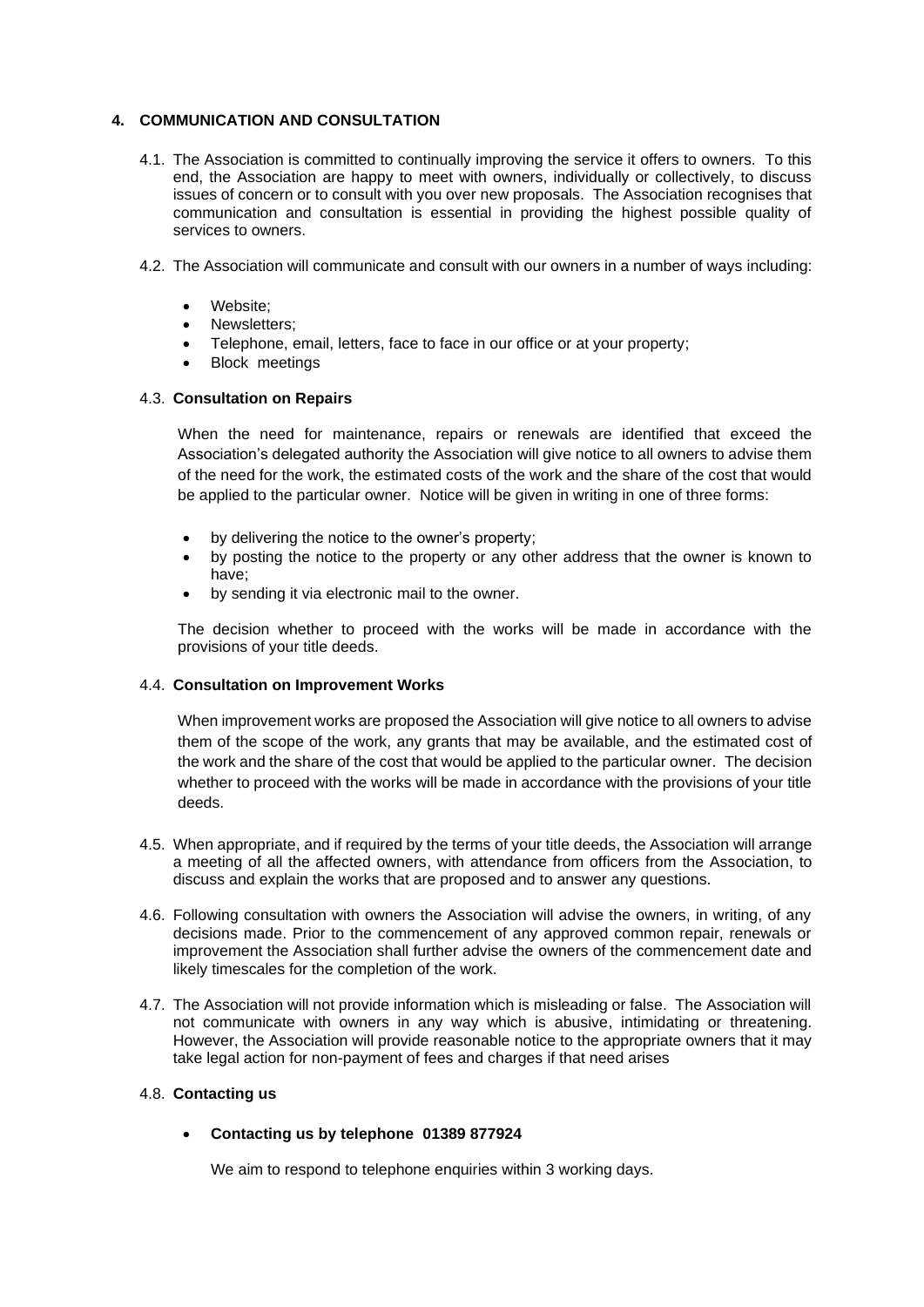## • **Contacting us in writing**

- o **Faifley Housing Association, Skypoint, Lennox Drive, Faifley, Clydebank, G81 5JY**
- o **Email [enquiry@faifleyha.co.uk](mailto:enquiry@faifleyha.co.uk)**

Letters or e mails received from customers should be answered within **10 working** days.

### **5. FINANCIAL OBLIGATIONS**

### 5.1. **Apportionment of costs**

All costs, incurred in the ongoing common works and services provided by the Association in the maintenance of the scheme, will be shared, as appropriate, between owners. These include, where applicable.

- Planned and reactive repairs and renewals
- Emergency repairs
- Utilities and utility bills (where applicable)
- Major Works
- **Statutory Health and Safety Compliance**
- Insurance

The split (or apportionment) of costs is normally determined by the property title deeds and is detailed in Section 3 of Part 2 of the Schedule. If there is no provision in the title deeds for some costs, the apportionment will be as per the Title Conditions (Scotland) Act 2003 or Tenements Scotland Act 2004 or as agreed between the Association and the owners.

### 5.2. **Management Fee**

The Association will charge a Management Fee for carrying out its function of providing the core services including those services listed within this clause. This fee will be reviewed on an annual basis and you will be advised of any increase no later than  $28<sup>th</sup>$  February with the increase taking effect from 1<sup>st</sup> April. The fee review process will take into account such factors as inflation, ongoing operating costs (for example postage, insurances), cost of compliance etc., as well as any changes in the scope of services provided. The Management Fee will be payable in advance in two equal payments and will form part of your six monthly invoice issued in accordance with clause 5.8 hereof.

### 5.3. **What is include in the Management Fee?**

The management fee is our charge for managing the development, block or scheme on behalf of the owners and includes:

- Arranging maintenance and repair for common parts to blocks and buildings in the scheme.
- Arranging maintenance and repair of common part in the scheme.
- Where relevant liaising with contractors and supervising the tendering process
- Arranging property liability insurance for a development or scheme.
- Administrative costs in sending invoices and letters.
- Providing credit control to ensure that everyone is invoiced correctly for their respective share of costs.
- Working with Solicitors to recover outstanding debts on behalf of the owners in the block, development or scheme.
- Liaising with utility companies to make sure all charges are accurate and fair, making payment of electricity invoices for common areas.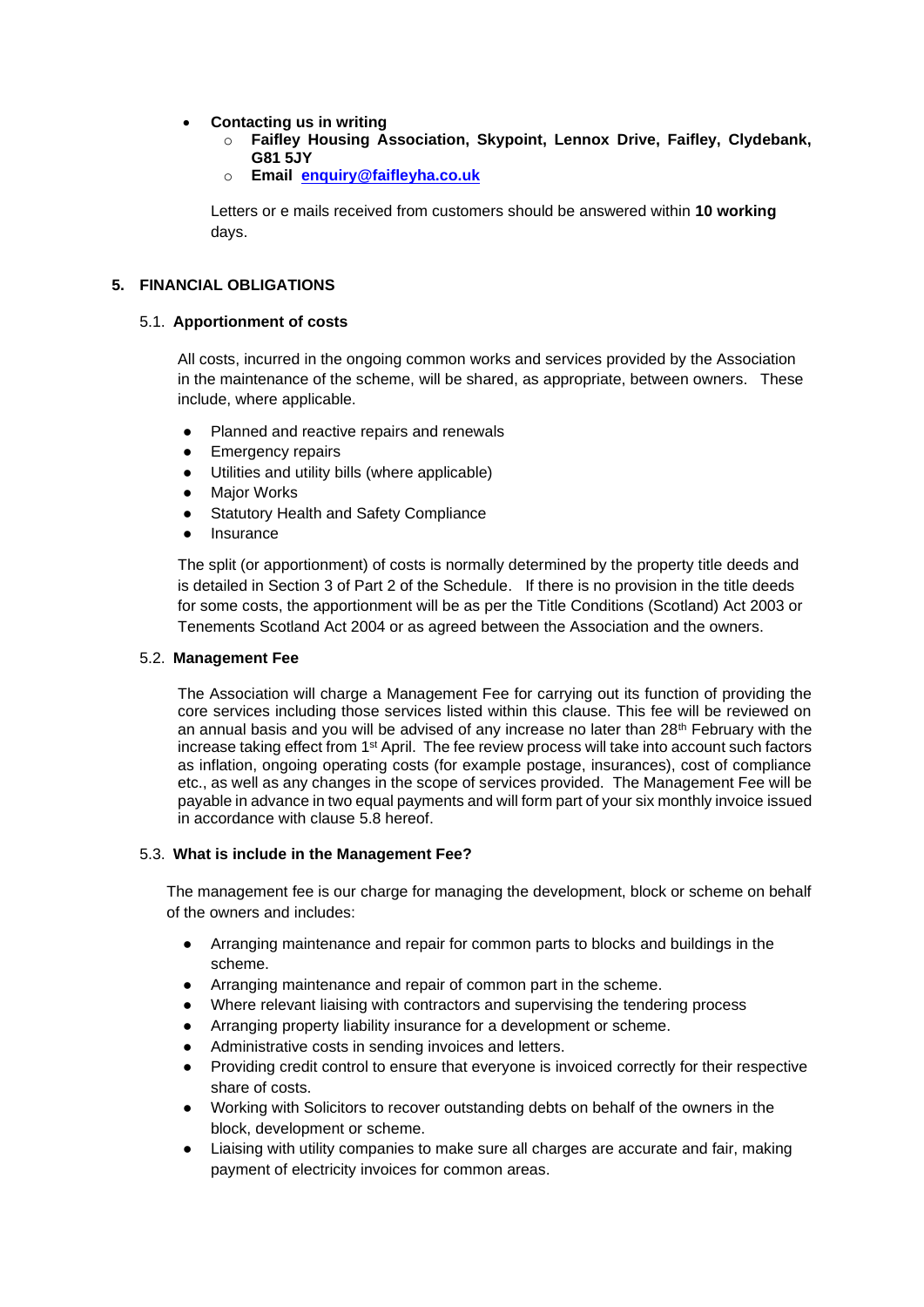- Undertaking regular visits and maintenance checks.
- Carrying out the project manager duties outlined in the deed of conditions for a scheme or development, i.e. supporting owners to resolve disputes relating to the enforcement of community burdens, i.e. maintaining access to common services or ensuring access to service strips.
- Updating information on change of ownership and managing and maintaining secure data on behalf of the owners in compliance with GDPR regulations and Freedom of Information requirements. You have been provided with a copy of our Privacy Notice and a further copy can be found on our website.

## 5.4. **Additional Services**

In the event that the Association provides services beyond the core services as set out in this statement an additional charge may be levied, this will vary depending on the complexity of the repair and additional resource required. The owners would be advised of any such additional charge during consultation.

### 5.5. **Insurance**

The Association provides a common insurance cover insuring the common areas within the block of which your property form part and amenity areas within the development (if applicable) for their full reinstatement value at very competitive rates. The rates are subject to regular competitive tendering and are reviewed annually. A full copy of your Summary of Cover will be issued on an annual basis following the review and a copy of the current Summary of Cover is available on request. The Association reserves the right to charge for additional copies of the Summary of Cover. This Association does not provide contents insurance for properties, which is the responsibility of individual homeowners.

This insurance covers for the full reinstatement costs associated with rebuilding and reinstating the building, the amenity areas and any common services within the development. There is an excess on the Association's policy which is an amount a policyholder must bear before the liability passes to the insurer. There is an excess applicable to each claim, this is noted in the Schedule Part 3 of this Statement. This means each homeowner must deal with any losses under the excess amount themselves without referral to the insurer or, if the repair costs exceed the excess amount, will have to pay the excess and the insurer will pay the remainder of the loss. These excess rates are applicable for 2021/22 and may change over time dependent upon the policy which is secured following annual review.

The Tenements (Scotland) Act 2004 provides that there will be compulsory insurance for all flats within a tenement. That Act stipulates that the duty of an individual owner to insure his or her own property should be for the reinstatement value and not the market value. This is an absolute requirement, irrespective of any provision in the title deeds

Given this statutory responsibility and this liability for common property areas, homeowners must ensure that in the event that they arrange their own property building insurance this must include for the reinstatement of the common property areas otherwise the homeowner may be liable for works costs not covered by their insurance cover.

If a claim requires to be made on the building insurance an owner is required to contact the Association which will provide adequate details in order for the owner to make the claim. The Association will not submit insurance claims on behalf of owners. Decisions on whether a claim is settled, is the responsibility of the insurer and not the Association

The Association does not earn or charge any commission for arranging the insurance.

Homeowners must ensure that they have taken out Property Owners Liability Insurance. This provides protection against claims made against homeowners as the homeowner of their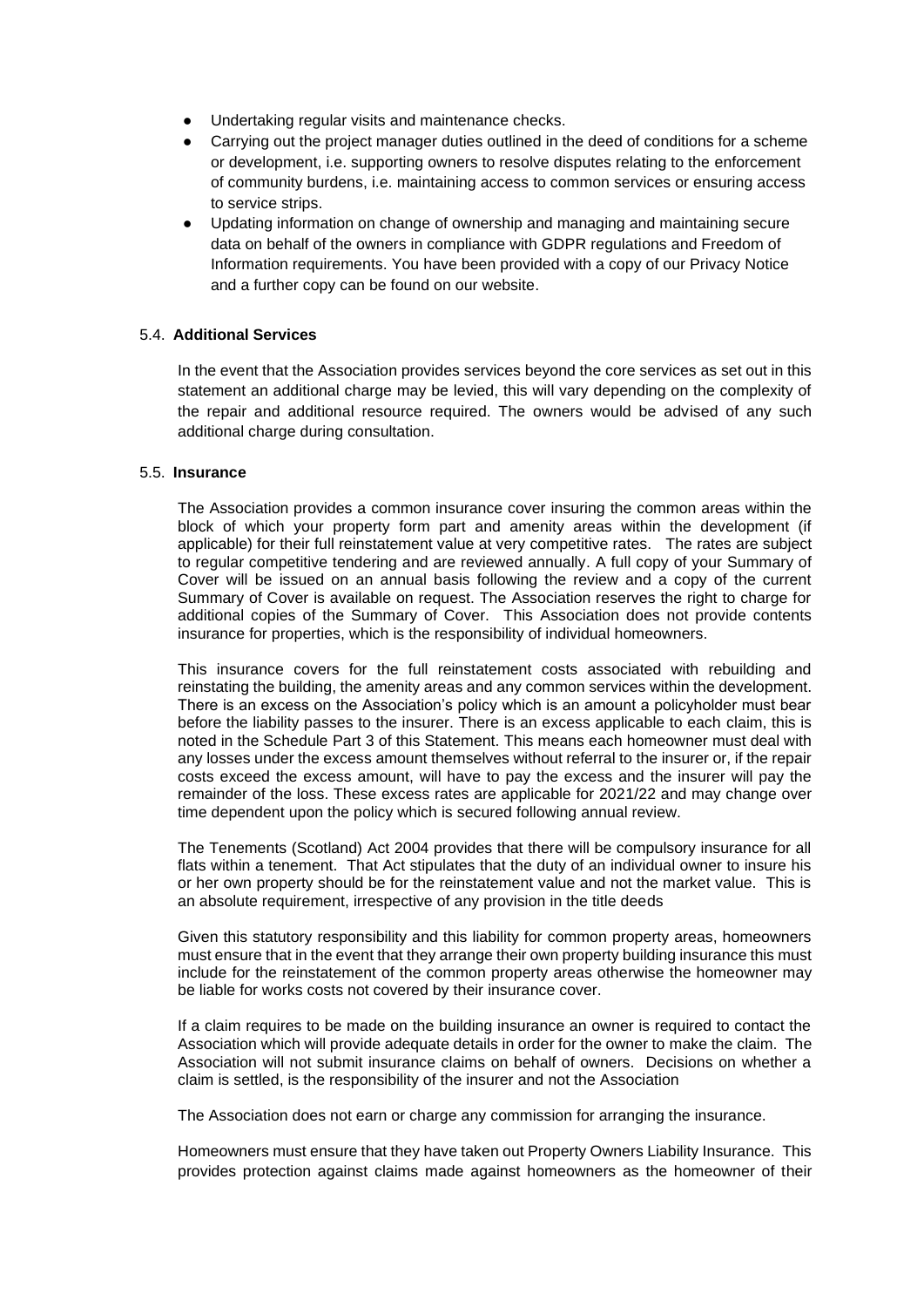property for any accidental bodily injury or accidental property damage resulting from a defect in the building – the definition of building includes patios, paved areas, footpaths, roads, car parks for which all owners are legally responsible for as property owners or by virtue of the Defective Premises Act 1972. The Association's Policy provides this cover

## 5.6. **Allocation of Costs**

All costs, incurred in the ongoing common works and services provided by the Association in the maintenance the block or development, will be shared, as appropriate, between owners. These include, where applicable cost relating to.

- The core services
- Planned and reactive repairs and renewals
- Emergency repairs
- Utilities and utility bills (where applicable)
- Major Works
- Statutory Health and Safety Compliance
- Insurance

The split (or apportionment) of costs is normally determined by the property title deeds and is detailed in Schedule 2 of your of this Statement. If there is no provision in the title deeds for some costs, the apportionment will be as per the Title Conditions (Scotland) Act 2003 or Tenements Scotland Act 2004.

### 5.7. **Invoicing**

All costs, including management fees, are charged in accordance with your title deeds and the information contained in within the schedule to this statement

Each owner will be required to pay that management fee and insurance costs every 6 months in advance such sum as detailed in the schedule.

Invoices will be sent to the owner of the property either by standard post or by secure email depending on individual preferences notified in writing to the Association.

The Association shall provide each owner with an itemised invoice detailing all receipts and expenditure six monthly in arrears. This invoice will be produced and dispatched to owners within 4 weeks of the end of six months and will provide a detailed financial breakdown of charges made and a description of activities and works carried out which have been charged for.

In response to reasonable request the Association will also supply owners with supporting documentation and invoices for inspection and copying. We may impose a reasonable charge for providing paper copies, subject to notifying the owner in advance.

### 5.8. **Payment of invoices**

Payments are due within 28 days of the date on the invoice. If the invoice is not paid in full the Association we will take reasonable steps to resolve the matter by following our debt recovery procedure for factored owners. This procedure is available on request.

All invoices are to be paid to Faifley Housing Association Ltd using the following methods of payment:

- By cheque
- Electronic Bank Transfer see invoice for details
- Standing Order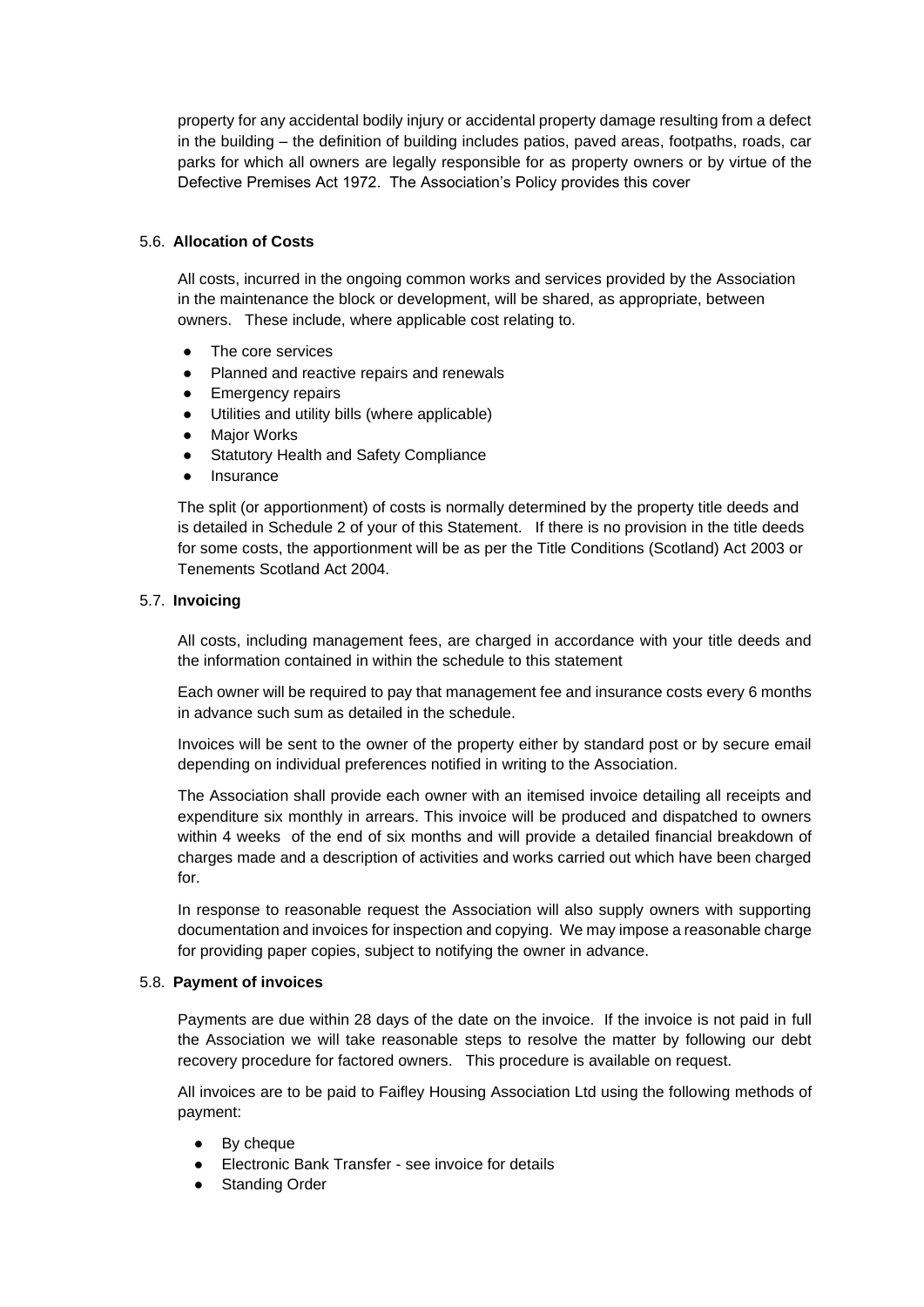• Direct Debit (where possible)

For security reasons we prefer not to accept cash payments. If you have difficulty in making payment, you must immediately contact the Association to discuss payments due and agree how they will be paid.

In the event the Association fails to recover payment of all sums due by any defaulting homeowner, the remaining homeowners within the development shall be bound to reimburse the Association on the basis of one share per remaining property for the whole costs incurred by the Association in taking such steps.

### 5.9. **Float Funds**

Each owner is required to make a one-off payment into the Float Fund. The float is used by the Association to fund payment of goods and services on your behalf, until invoices are issued and paid. Homeowners floating funds will be accounted for separately from the Association's funds, either through coding arrangements or a separate bank account.

Floats are credited to each owner after departure from their property and will appear as such on the final invoice. The full amount of the float will be repaid to the owner minus any outstanding costs due on the account.

The date of the final invoice is determined by transfer of ownership or sale date and this will be provided within 3 months of termination of the arrangement unless there is good reason not to do so (for example, awaiting final bills relating to contracts which were in place for works and services).

The float amount quoted in Schedule 2 of this Statement is correct at the date of publication of this Written Statement of Services, and may be subject to change, if costs increase significantly. The Association will write to the owners if a float increase is recommended.

Any new owner will be required to lodge the float fund with us when the purchase their property.

### 5.10 **Cyclical Maintenance Fund**

In order to financially plan for major projects, the Association may recommend the use of a cyclical maintenance fund for a particular project, but cannot enforce such an action.

Cyclical Maintenance Fund contributions are to be agreed with the requisite consent of the owners and will be charged by the Association to the owners in their invoices. The authority to use or spend the fund is controlled by the owners.

Such funds are to be held by the Association in a separate interest-bearing account, or a separate accounting structure for each separate group of homeowners. Any interest accrued in a sinking fund account will be retained directly in the account.

A statement of the funds held in the block's cyclical maintenance fund can be shared at the AGM or on request by one or more of the owners.

If a homeowner sells the property, the amount paid into the cyclical maintenance fund shall be refunded to the homeowner subject to deduction of any factoring sums due.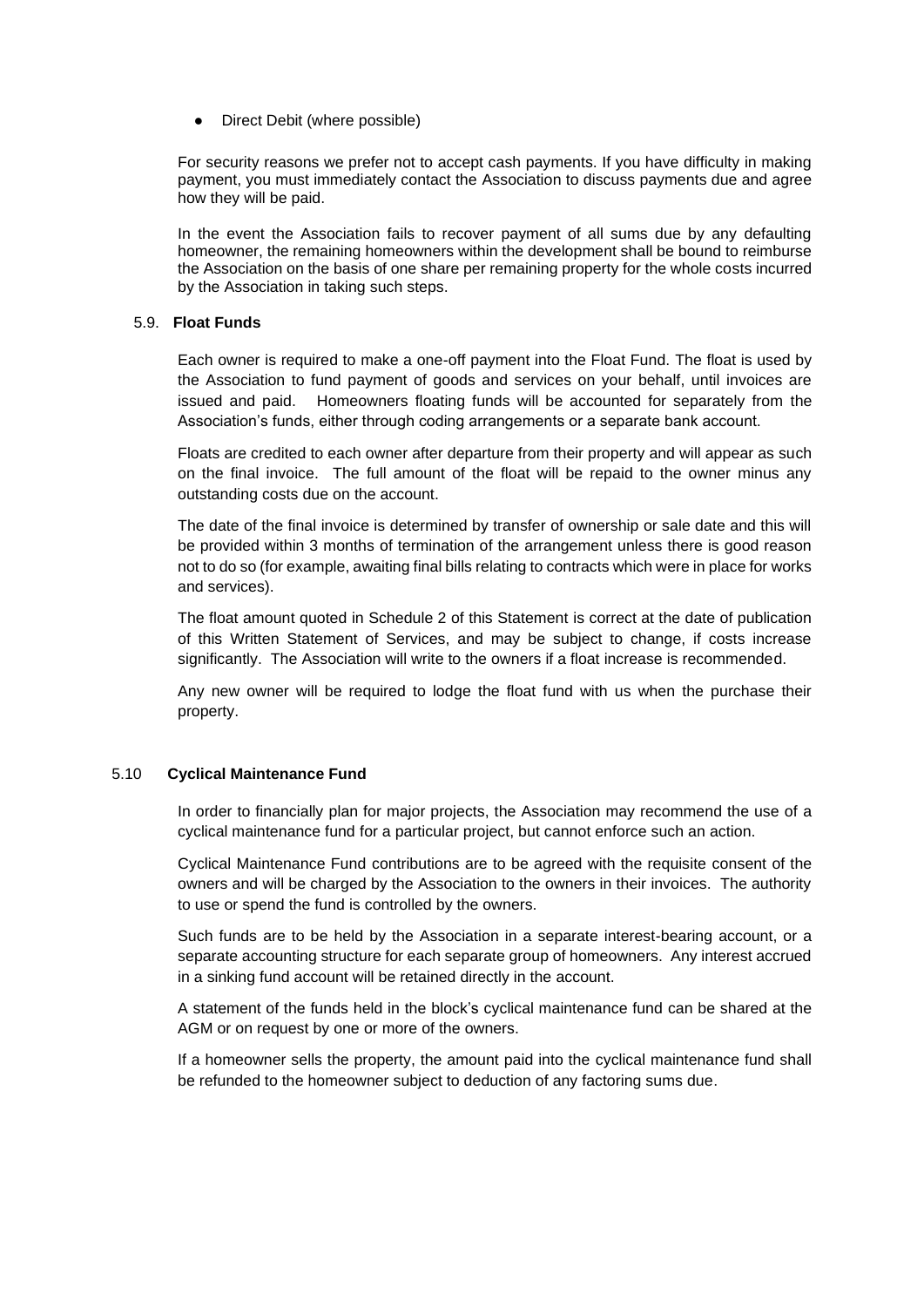# **5.11 Change of Ownership**

Each owner shall notify the Association of any changes in ownership of their property. When an owner sells their house they must instruct their Solicitor to notify the Association of the date of sale and provide details of the new owner no later than 14 days before the anticipated date of settlement.

On receipt of notification of the sale the Association will arrange to apportion the charges and sums due by the owner for the period to the date of sale. The Association levy a change for the administration of the apportionment and this will be included in the final account issued.

Following any change in ownership the Association will return any funds due (less any outstanding debts) to the outgoing homeowner along with the financial information which relates to their account within 3 months of the Association being made aware of the date of change in ownership unless there is good reason not to (i.e awaiting final bills relating to works and services).

A new owner is required to deposit the required amount into the Float Fund at the point of purchase.

## **5.12 Private Letting**

If an owner privately lets their property, the Association will pursue the owner for payment and not the tenant as any factoring debt is due and payable by the owner of the property and not the tenant. A lease will regulate the agreement between the owner of the property and their tenant. Any sums due in relation to common repairs and factoring are payable by the owner of the property and any enforcement action will be taken against them.

## **6. CARRYING OUT REPAIRS AND MAINTENANCE**

The Association aims to provide a comprehensive factoring service for parts or areas of a block or development, which owners have a liability in common, to maintain.

The core services provided cover the maintenance, management and repair of the common parts in line with the above.

The Association may provide services outwith the core services (including major repair works) if it is authorised by the homeowners within the development to do so all in accordance with the provisions of your title deeds. The cost of such works will be confirmed to all of the homeowners within the development prior to the work being carried out and the costs of carrying out the work in accordance with Scheduled Part 2. The Association may include reasonable conditions in respect of payment for the provision of such additional services

## 6.1. **Routine Repairs**

Request for routine repairs can be made to the Association by using the following communication methods.

- By telephone to our Customer Service Advisor ( 9.30 to 4.30) on 01389 877924
- By email [enquiry@faiflleyha.co.uk](mailto:enquiry@faiflleyha.co.uk)
- By advising a representative from the Association during a routine inspection of your block or development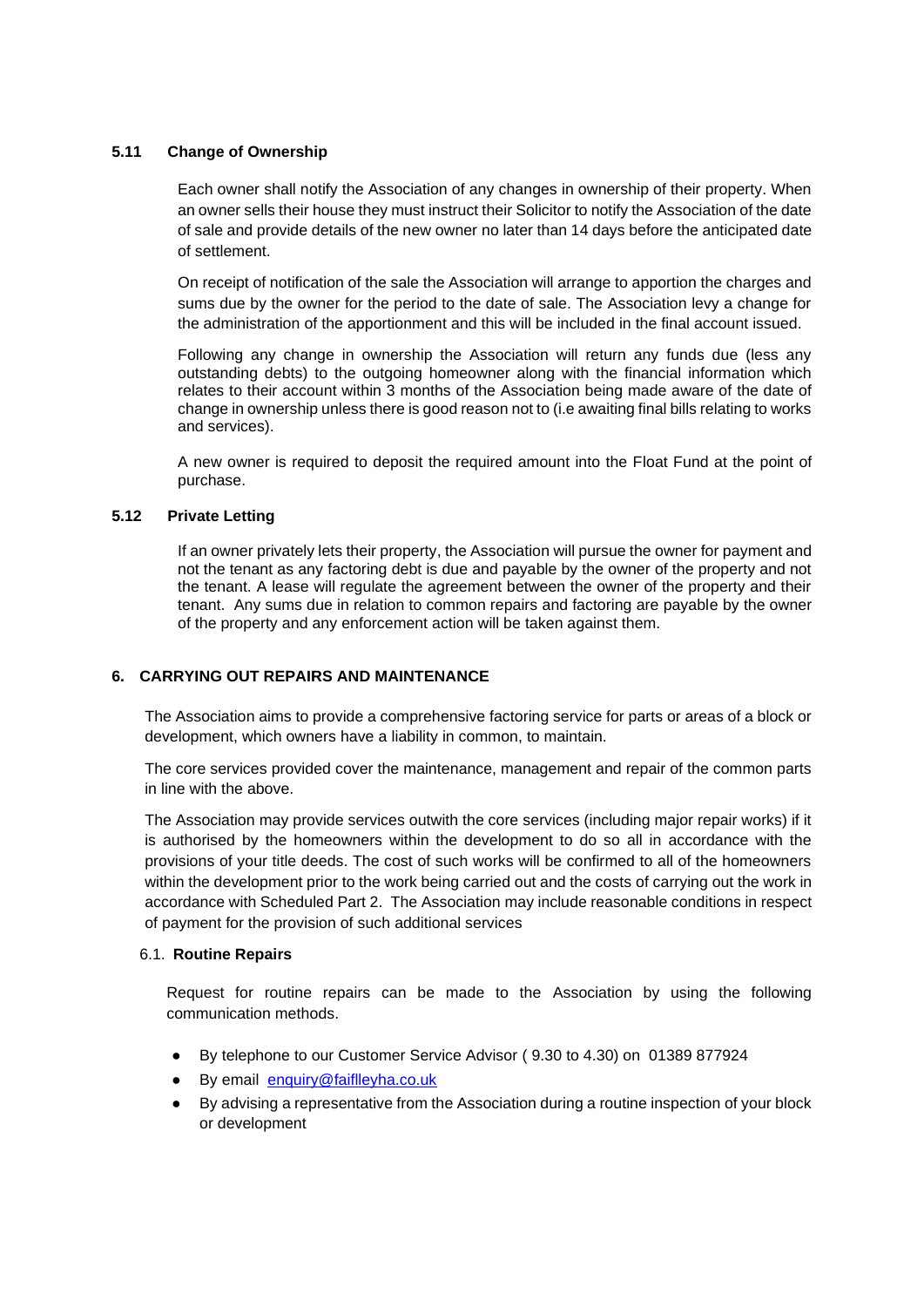## 6.2. **Emergency Repairs**

Requests for common part emergency repairs should be made by calling our offices on01389 877924 (9.30 to 4.30 ), or our oncall emergency contractor McDougall Group on 0333 125 1011 at all other times. Emergency out of hours trades that are available, typically include:

- **Plumber**
- Electrician
- Joiner

Please note that emergency repairs instructed by the Association will be in respect of common parts only. Costs for emergency repairs will be apportioned amongst the owners with liability to pay. Private emergency repairs are the owner's responsibility and owners should contact their own contractors.

## 6.3. **Major Works**

Major Works, also referred to as proposed repairs are defined as significant planned works where costs exceed the delegated authority. Such projects may include:

- Communal painting schemes
- Structural repairs
- Mechanical and Electrical replacement
- Extensive roof repair or replacement
- Extensive building facade repairs
- **Major flooring renewal**
- Major garden or landscaping redesign
- Extensive road or car park resurfacing
- Upgrade or replacement of playground equipment

Major project discussions can result from:

- Common fabric failures
- Title deed requirements (e.g. deeds stipulate communal painting every 3 or 5 years)
- The recommendation of a professional inspection (e.g. roof condition report)
- A recommendation by the Association
- A request from Owners

Approval for works (other than those deemed as emergency works) which will incur a cost higher than our delegated authority will require approval of the owners. This approval will be obtained through our consultation process as noted above, Without approval, major projects cannot proceed unless significant and immediate health and safety issues prevail. Professional consultants may be required to provide professional services that are out with the Association's remit. In these cases, comparative fees quotes will be obtained from suitably experienced firms for consideration.

Once a project has been agreed by owners, and a contractor/quotation selected, sufficient funding must be in place prior to the commencement of the project. This ensures the liability to settle the contractors invoice (the costs involved in major projects are such that the financial resources within the scheme fund would normally be insufficient to cover the costs under our invoicing terms).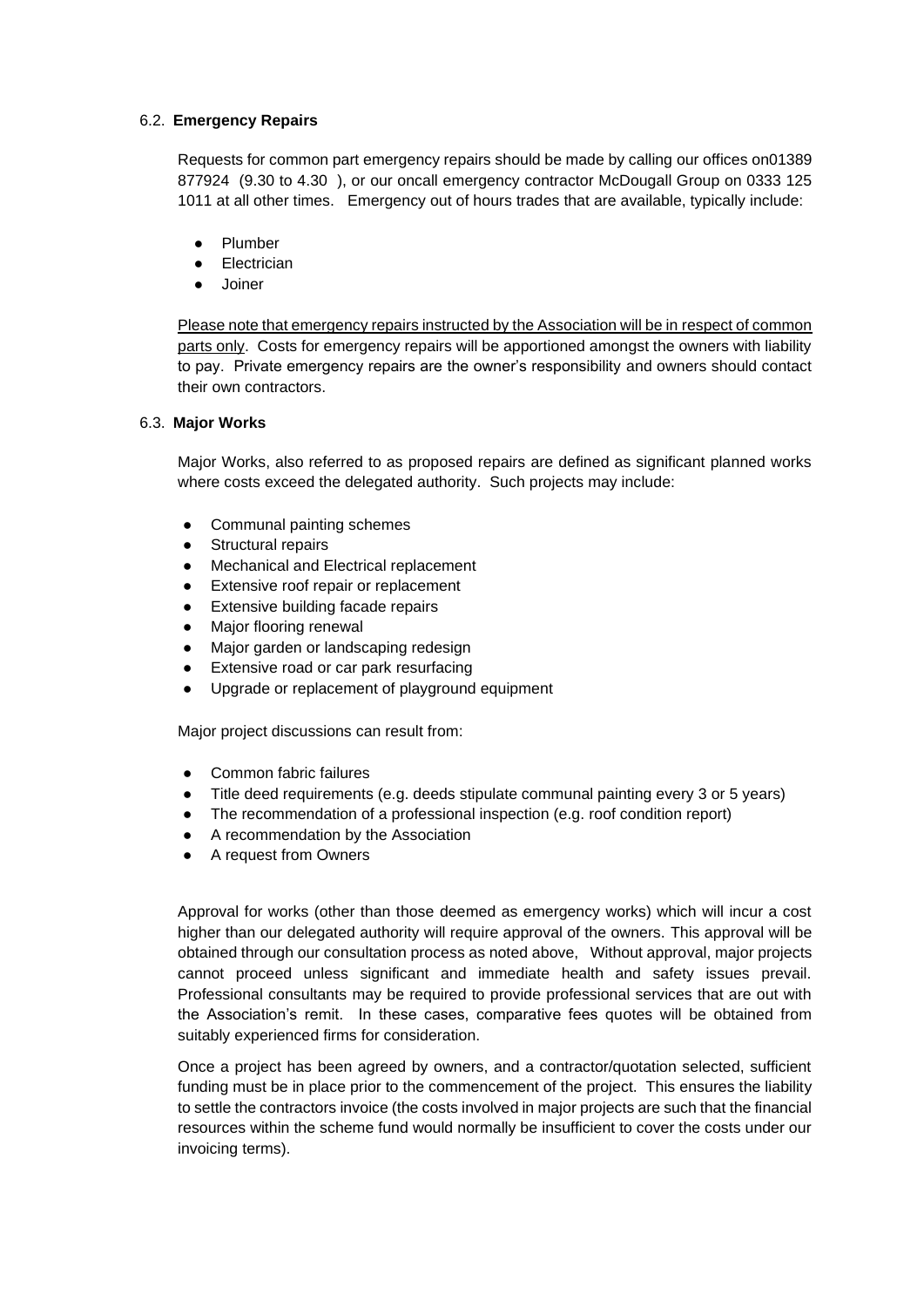For ingathering of funds the Association will calculate the individual project cost and issue a proposed works invoice to each owner. Only when sufficient funds have been gathered can formal instruction be issued to the contractor. The Association determines what percentage of funds will be required to start the project. This will depend on the financial health of the scheme, any history of problems with income recovery etc. It should be noted, it is possible that agreed works may not go ahead if insufficient funds are gathered within a 12 month period. In this case the funds received will be returned to the relevant owners.

It is important that the common parts are kept in a good standard of repair. Not only does this maintain the visual benefits of a well maintained, clean environment, it also helps maintain and improve the value and saleability of the owners property. For these reasons, ongoing maintenance and improvements are essential.

In some areas, grants and subsidies may be available from local authorities and trusts, and in such cases the Association will liaise with the relevant organisations to obtain the requirements for possible grant assisted funding.

### 6.4. **Response Times**

Routine Repairs - we aim to instruct routine repairs on the first working day following receipt of notification. If the cost of the repair exceeds the Non-Emergency Threshold, comparative quotes will be sought and the owners consulted. Anticipated timescales for obtaining estimates is 14 working days.

Emergency repairs - In order to prioritise emergency repairs immediately, emergency repairs should be reported by telephone to our Customer Services Advisor during working hours and our emergency contractor at all other times. In some cases it may only be necessary to make safe a hazardous situation within the aimed timescale outline below depending on the nature of the emergency.

### 6.5. **Maximum Response Times**

| Category   | <b>Emergency</b> | Routine |
|------------|------------------|---------|
| Plumbing   | 6 Hrs            | 10 Days |
| Electrical | 6 Hrs            | 10 Days |
| Joinery    | 6 Hrs            | 10 Days |

### **7. COMPLAINTS RESOLUTION**

- 7.1. The Association is committed to providing high-quality customer service. It uses the information provided to help improve the services it delivers. If something has gone wrong or if you are unhappy about our service please inform the Association. Owners who raise concerns about the quality/cost of work and other charges should, in the first instance, contact the Association. If disputes are not resolved, the owners will be provided with a copy of the Association's complaints resolution procedure to enable further steps to be taken to resolve the matter. The Association will ensure that decisions are consistent and that the principle of "reasonableness" is applied to all cases.
- 7.2. The Association has a clear written complaints resolution procedure which sets out a series of steps, with reasonable timescales which will be expected to be followed. When the Association complaints resolution procedure has been exhausted without resolving the complaint, the final decision will be confirmed with the Director of the Association or appropriate designated senior officer of the Association and the owner notified in writing. This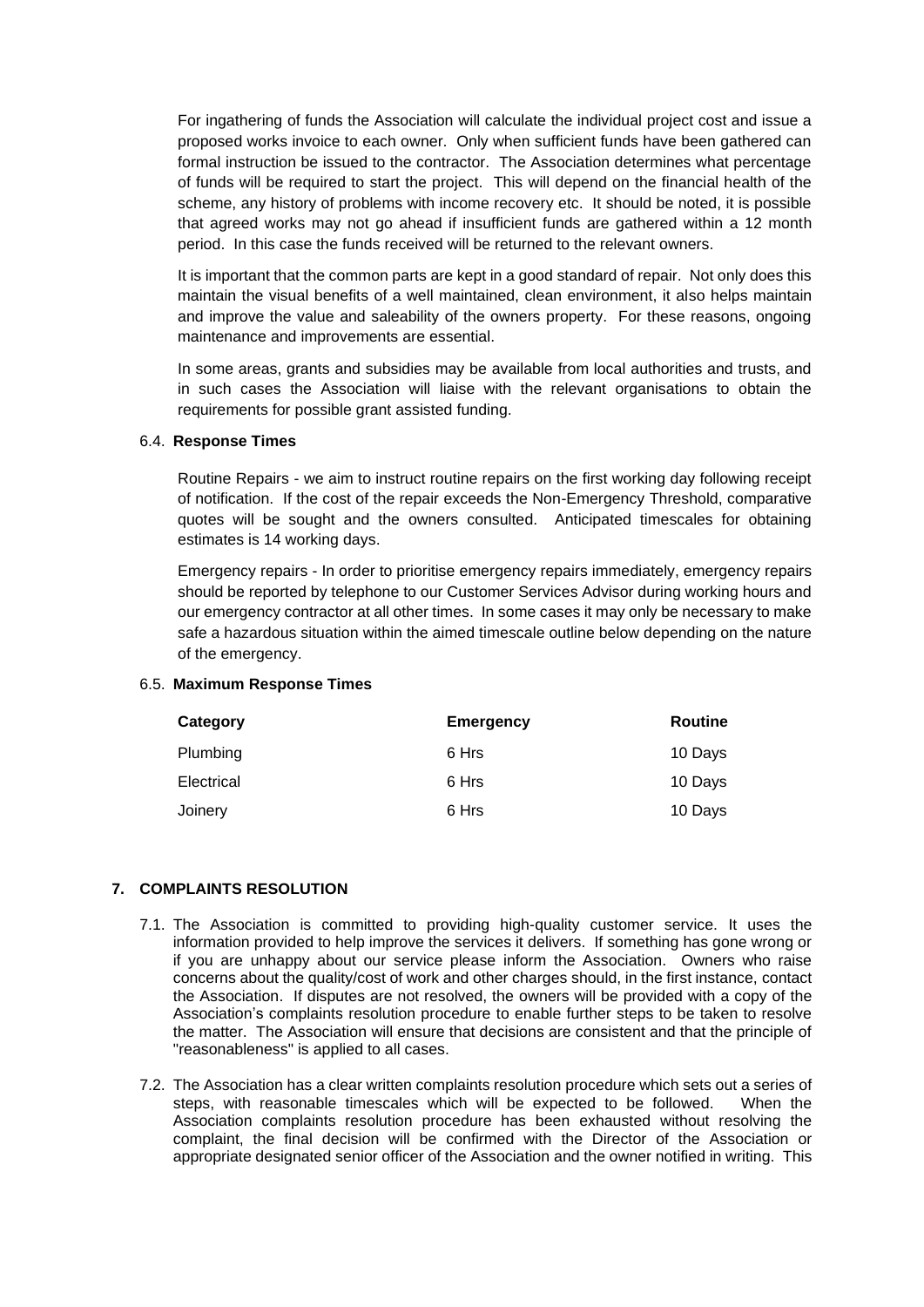letter will also provide details of how homeowners may apply to the First-tier Tribunal for Scotland (Housing and Property Chamber).

### 7.3. **Who can complain?**

An owner, either directly or through a representative, who has suffered as a result of the issue they wish to raise. The Association will endeavour to respond to all complaints within 5 to 20 working days. (see our complaints procedure for timescales)

## 7.4. **How do you complain?**

The Association wants to resolve all complaints quickly and effectively. It can be helpful to talk to a member of our staff at the point of where you feel you're dissatisfied with our work, for example when work is being undertaken in your building, so that an attempt to resolve any issues on the spot can be made. The Association finds that complaints made quickly, and directly can be more easily resolved. You can contact us in person, by phone, email or letter.

## 7.5. **Contact details for raising a Complaint**

If you would prefer to speak to us in person or write to us the address is:

Faifley Housing Association **Skypoint** Lennox Drive Flafley Clydebank G81 5JY

Telephone 01389 877924

email [enquiry@faifleyha.co.uk](mailto:enquiry@faifleyha.co.uk)

### 7.6. When contacting us in relation to a complaint , you should tell us:

- your full name and address;
- as much as you can about the complaint (what has gone wrong); and
- what you want us to do to resolve the matter.

## 7.7. **First-tier Tribunal for Scotland (Housing and Property Chamber)**

Once the investigation stage has been completed, **homeowners** have the right to apply to the First-tier Tribunal for Scotland (Housing and Property Chamber) if they remain dissatisfied.

7.8. To take a complaint to the First-tier Tribunal, homeowners must first notify the Association in writing of the reasons why they consider that Association has failed to carry out its duties, or failed to comply with the Code. The Association must also have refused to resolve the homeowner's concerns, or have unreasonably delayed in attempting to resolve them.

### **8. MANAGEMENT POLICIES**

- 8.1. The Association will ensure that all members of its staff, and any contractors used by them, are familiar with the duties and requirements imposed by the Code of Conduct for Property Factors and of this Written Statement of Factoring Services.
- 8.2. The Association will ensure that this Written Statement of Factoring Services and its practices will not unfairly discriminate against any individual, household or group on the grounds of gender, gender identity, marital status, race, disability, age, sexual orientation, language or social origin, or other personal attributes, including beliefs or opinions such as religious beliefs or political opinions.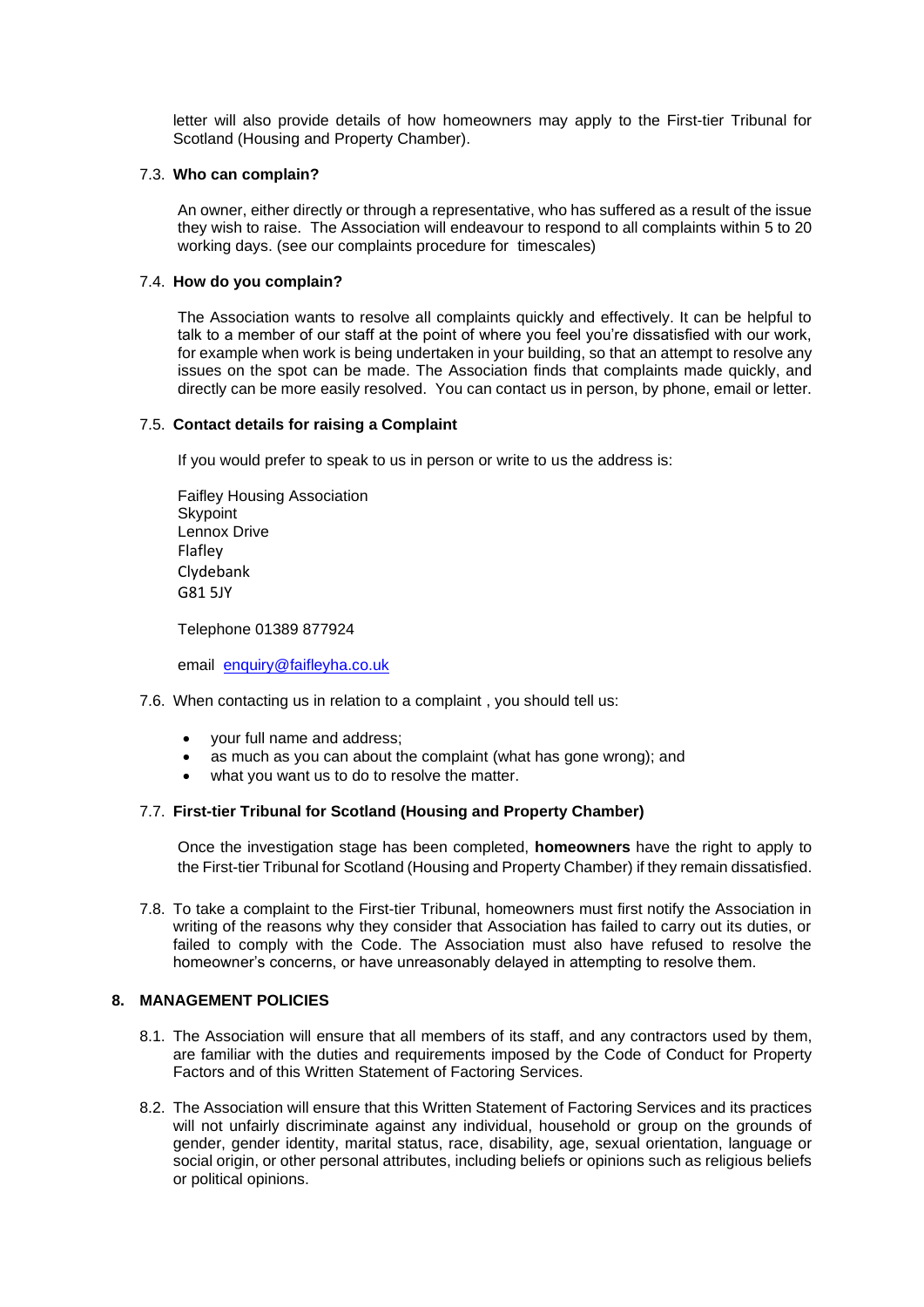8.3. This Written Statement of Factoring Services has been produced in consultation with the Association's Senior Staff Team and its solicitors. It has been approved by the Association's Management Committee. It will be reviewed every 3 years or when an amendment is prompted by a change in legislation or operational requirements. It is the Association's intention to consult with owners during future reviews.

## **9. DECLARATION OF INTEREST**

The Association operates as a Registered Social Landlord and we often own properties in the blocks or development that are factored by us. Confirmation as to whether we own properties in the block or development of properties in included the Schedule to this statement.

### **10. COMPLIANCE**

Under s 14(5) of the Property Factors (Scotland) Act 2011, the Association must ensure compliance with the Factors Code of Conduct published on 1 October 2012, a copy of which can be found on the Scottish Government Website.

Any decisions by the First-tier Housing Tribunal in relation to the Association's compliance with the Code of Conduct and/or its duties under s17(5) of the Property Factors (Scotland) Act 2011 are publicly available and published on the First-Tier Tribunal for Scotland (Housing and Property Chamber) website.

## **11. HOW TO END THE ARRANGEMENT**

The appointment of the Association as a factor may be terminated on the instructions of a majority of the owners in the development or scheme (where the title deeds for the development or scheme set a different standard these shall prevail), or by the Association; in each case upon not giving less than three months written notice to this effect.

The owners authorise the Association to act on the instructions of a majority in number of the owners in the development (where the tile deeds set a different standard these shall prevail) whose decision shall be binding on all of the owners in the block, development or scheme in relation to carrying our cleaning, repairs and maintenance to all common property.

For the purpose of instructing the Association on factoring matters each owner in the development shall have one vote for each property owned. If the title deeds for the block, development or scheme allocate votes on the matter of factoring, maintenance and repairs in a different manner, those provisions shall prevail and shall be adhered to by the Association in carrying out the factoring, provided an owner or owners provide the relevant title information to the Association. Where a property is owned by more than one person and the owners cannot agree that vote is disregarded. Where the property in the block, development or scheme is owned by the Association, the Association shall be entitled to cast the vote relating to that property.

- 11.1. Should the Association's appointment as factor be terminated, the Association will co-operate with the new property factor to assist with a smooth transition process and will provide the new property factor with any information they require (subject to data protection legislation).
- 11.2. Should the Association's appointed as factor be terminated, the Association will provide financial information to each homeowner regarding their account. This information will be provided within 3 months of termination of the factoring arrangement unless there is good reason not to (i.e awaiting final bills relation to work contracts and services). Upon termination the Association will return all outstanding funds (if any) due to homeowners automatically at the point of settlement of their final bill following the change in property factor.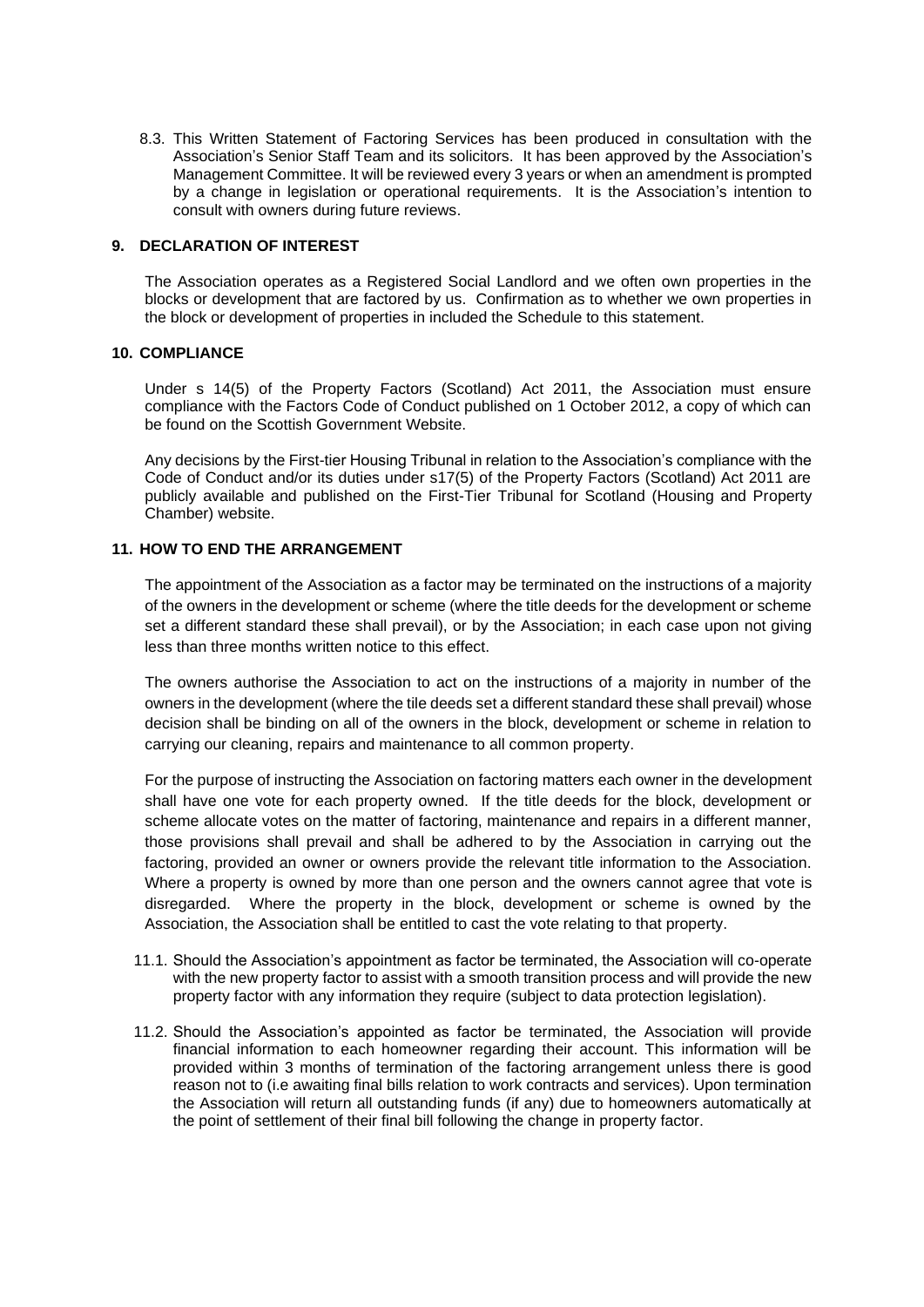# **12. HOW TO CONTACT THE ASSOCIATION**

### 12.1. **Contacting us**

You can contact us by:

## **(i) Contacting us by telephone 01389 877924**

We aim to respond to telephone enquiries within **3 working** days.

## **(ii) Contacting us in writing**

- **Faifley Housing Association, Skypoint, Lennox Drive, Faifley, Clydebank, G81 5JY**
- **Email [enquiry@faifleyha.co.uk](mailto:enquiry@faifleyha.co.uk)**

Letters or e mails received from customers should be answered within **10 working** days.

Please note that the Property Factors Act requires that the Association provide information to the Scottish Government on the properties to which they provide factoring services, this will result in certain information being published and available to the public. By appointing the Association on these terms and conditions you are agreeing to this publication.

The Association reserves the right to develop this statement towards improving our services to our factored homeowners to comply with and exceed the requirements of the Property Factors (Scotland) Act 2011.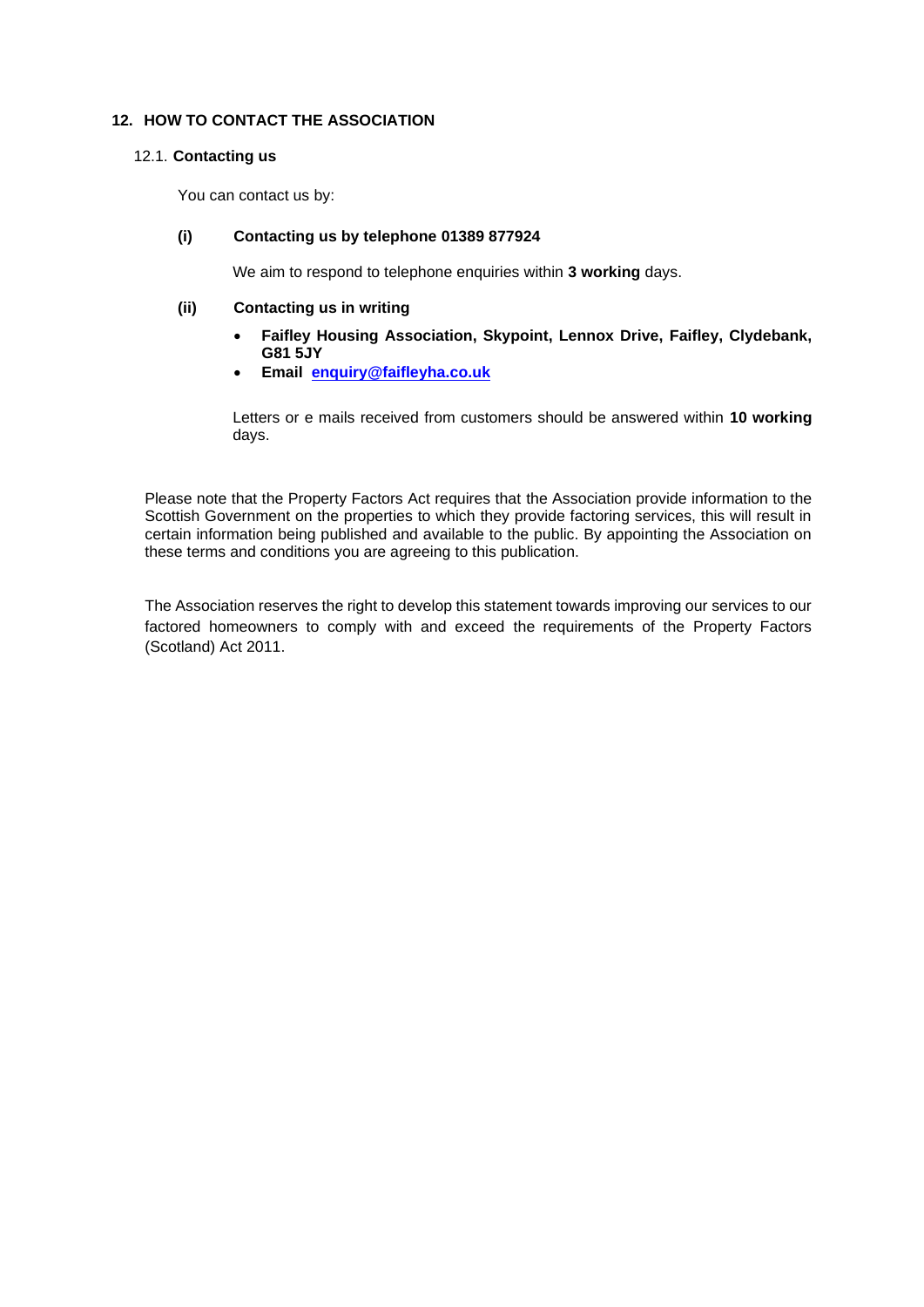## **SCHEDULE 1: SERVICES TO BE PROVIDED BY THE ASSOCIATION**

The Association :

- 1. will carry out a reactive cyclical and planned repairs and maintenance service in respect of the common parts of the block and associated property
- 2. will carry out the following services:

(a) reactive repairs, maintenance, repair and renewal of all common parts, (b) stair cleaning; (c) window cleaning; (d) communal satellite/aerial maintenance; (e) communal water pump maintenance; (f) landscaping; (g) provision and maintenance of all common lighting ; (h) car park gate maintenance; garden/ backcourt maintenance and (i) communal water tank maintenance

- 3. will instruct the Association's external contractors to carry out any and all maintenance or cyclical work. All external contractors are appointed in accordance with the Association's Procurement Policy. The decision as to which contractor will be instructed for any particular work will be made on the basis of which contractor, in the Association's experience, is believed to be the most appropriate in terms of quality and price
- 4. will instruct firms in accordance with our Procurement Policy which, from their experience, they believe to be reliable and capable of completing the repairs and other work satisfactorily and at a reasonable cost to inspect, maintain in good working order, repair, overhaul, replace, renew and operate the plant and equipment used in common by the owners of the block including the cost of provision for renewal and replacement of the same and the full costs of repair and maintenance staff and the maintenance of any maintenance/service contracts that the Association consider necessary
- 5. will employ professionals such as accountants, architects, engineers, surveyors or other professional adviser employed to certify any matter or thing to be certified for the purposes of any provisions of this Schedule and the proper costs (but not more than once every year) of an independent professional valuation of the block for the purpose of assisting towards the determination of the full cost of reinstatement of the block
- 6. will when instructing repairs and when appropriate consult with the contractors as to the type of repair and the materials to be used.
- 7. will provision of such security equipment and apparatus for the property as the Association shall think fit and proper to employ and/or use and in the provision, maintenance, replacement and renewal of such security equipment from time to time
- 8. will investigate any complaints of unsatisfactory work and where considered necessary by the Association and if so instructed by a majority of the owners arrange for a professional report on the completed repair subject to any fees for same being chargeable to the owners.
- 9. will check contractors' accounts when rendered, including any charge of VAT.
- 10. will if requested, arrange to make available for inspection on one occasion in each year copies or originals of all contractors' accounts for that year.
- 11. where appropriate will arrange insurances including insurance against loss by fire and other risks normally insured against under a common comprehensive insurance policy (which policy is to cover all the flats within the block and the block common parts) with an established insurance company for the full replacement value which insurance shall be in the name of Faifley Housing Association Limited and taken out and held for behalf of all the owners and the holders of bonds or other securities over the same (if any) for their respective right and interests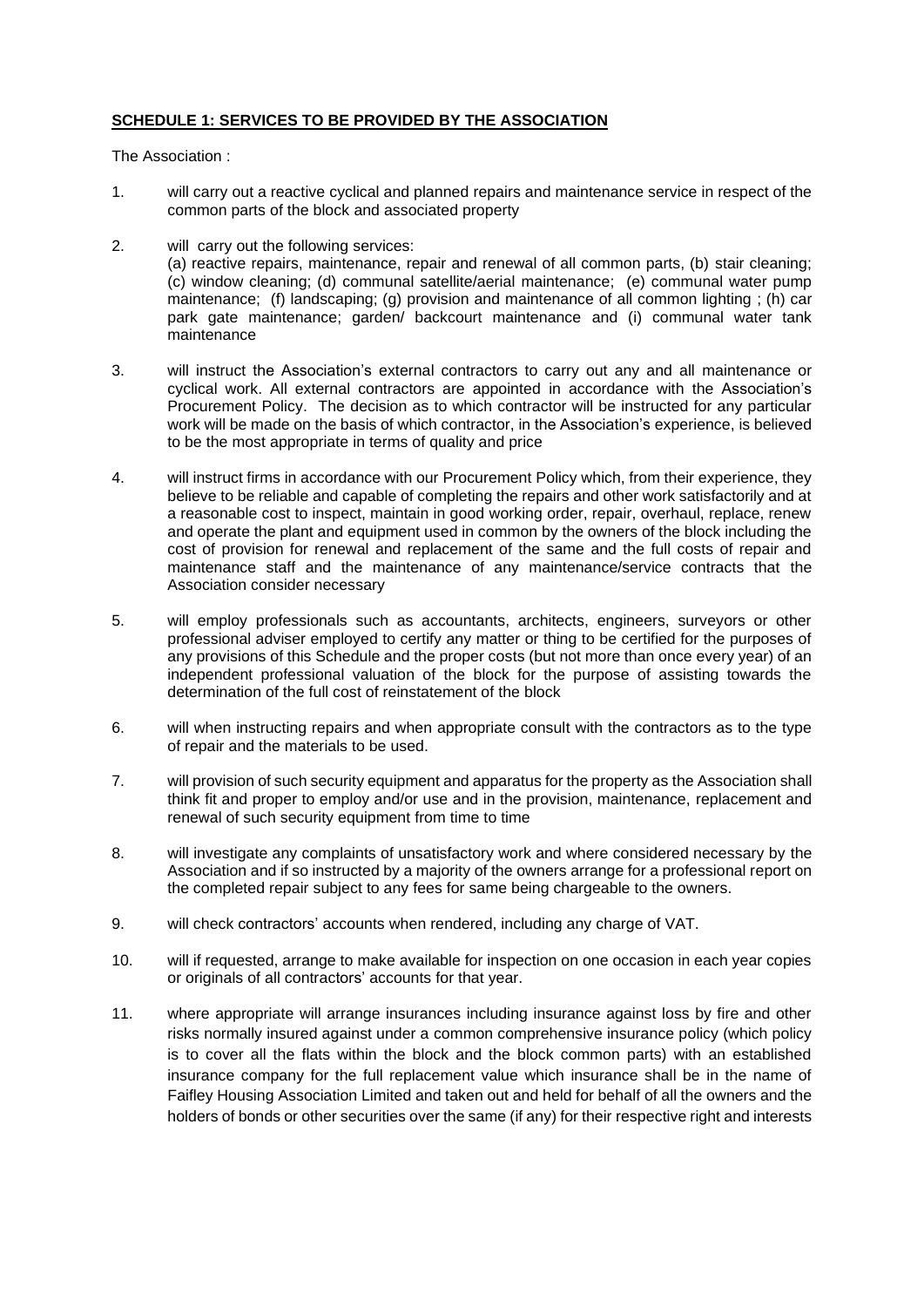#### **SCHEDULE 2 –APPOINTMENT, DELEGATED AUTHORITY AND ALLOCATION OF COSTS OF COMMON REPAIRS (COMPLETED FOR EACH INDIVIDUAL PROPERTY DEPENDING ON TITLE DEED CONDITION)**

PART 1

The Association was appointed by custom and practice.

# PART 2

The Threshold applicable to this property is £400

Part 3

The provisions within your title deeds set out your allocated share of any repairs to the block or common land which your property forms part of. Your title deeds will specify your share of repair for individual repairs, please note that these may vary from repair to repair, please refer to your title deeds for specific repairs.

The main share of repairs for your property is as follows:

Block share: **«share of common charges 1»** Share of open space maintenance <u>«share of common space charges »</u>

| Tenement Common Parts,<br>including:                                                                                                                                                                                                                                                                                                                                                                        | Development Common Parts                                                                                                                                                                     |  |
|-------------------------------------------------------------------------------------------------------------------------------------------------------------------------------------------------------------------------------------------------------------------------------------------------------------------------------------------------------------------------------------------------------------|----------------------------------------------------------------------------------------------------------------------------------------------------------------------------------------------|--|
| Solum, foundations, exterior<br>walls and roof, roof space,<br>hatches, common sewers,<br>drains, soil and rainwater<br>pipes, water, gas and other<br>pipes, conductors, electric<br>mains, cables, wires and other<br>transmitters and pipes,<br>common aerials, common<br>entrance door, entryphone,<br>hall, passage, stairs and<br>windows serving common<br>areas, floor coverings of<br>common areas | Boundary walls surrounding<br>the Development, the<br>roadways and pavements<br>within the Development, the<br>car parking spaces and hard<br>and soft landscaping within the<br>Development |  |

## PART 4 **– DEPOSIT**

We confirm that the deposit held by us in respect of your property is £100.00

## PART 5 **DECLARATION OF INTEREST**

We confirm that the Association own properties within the block of flats/development which you property forms part